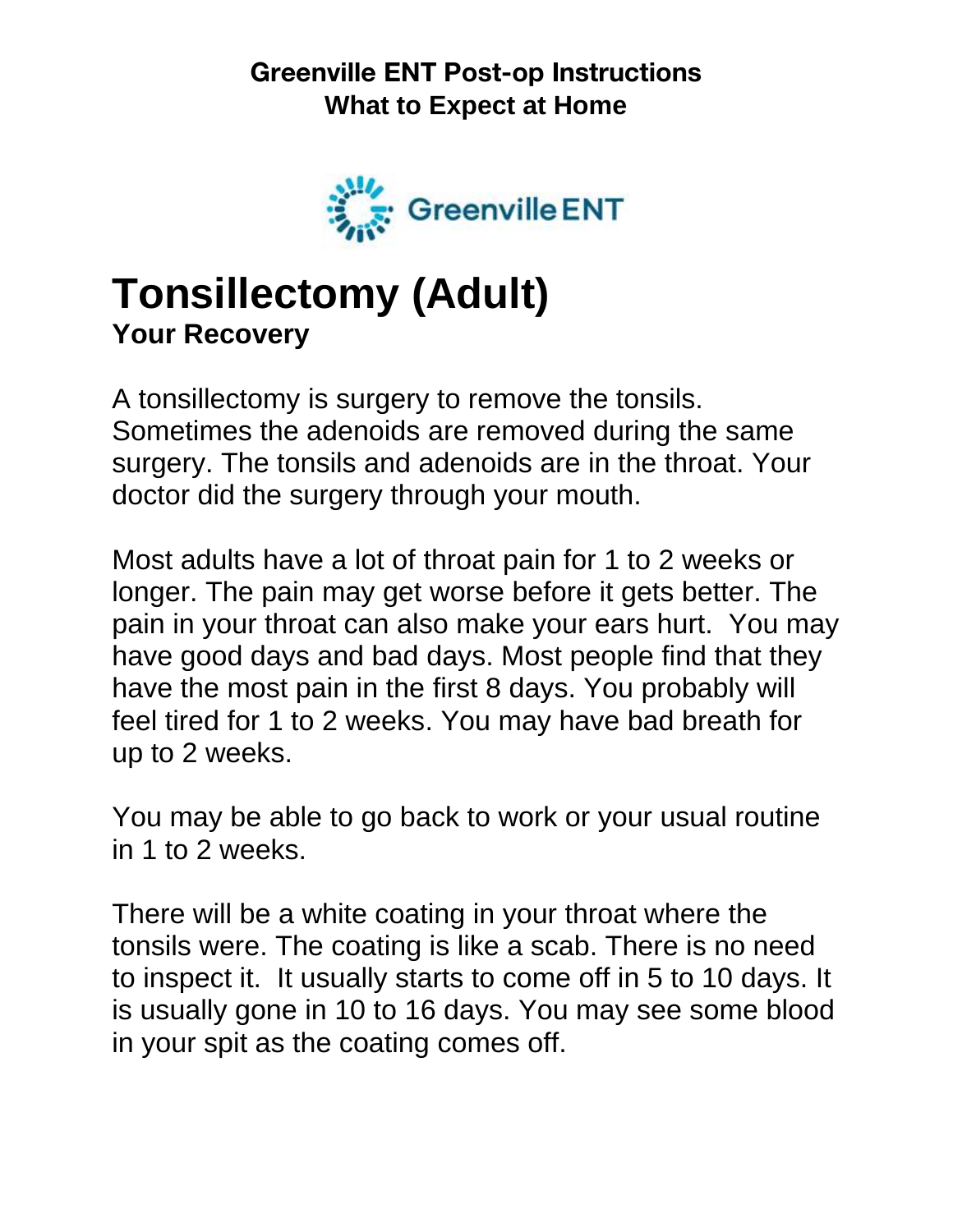After surgery, you may snore or breathe through your mouth at night. This usually gets better 1 to 2 weeks after surgery. Mouth breathing can make your mouth and throat dry or sore. Place a humidifier by your bed when you sleep. This may make it easier for you to breathe. Follow the directions for cleaning the machine.

At first, your voice may sound different. Your voice should get back to normal in 2 to 6 weeks.

It's common for people to lose weight after this surgery. That's because it can hurt to swallow food at first. As long as you drink plenty of liquids, this is okay. You will probably gain the weight back when you can eat normally again.

This care sheet gives you a general idea about how long it will take for you to recover. But each person recovers at a different pace. Follow the steps below to get better as quickly as possible.

### **Medicine**

You will most likely be prescribed Hycet liquid (or another narcotic pain medicine.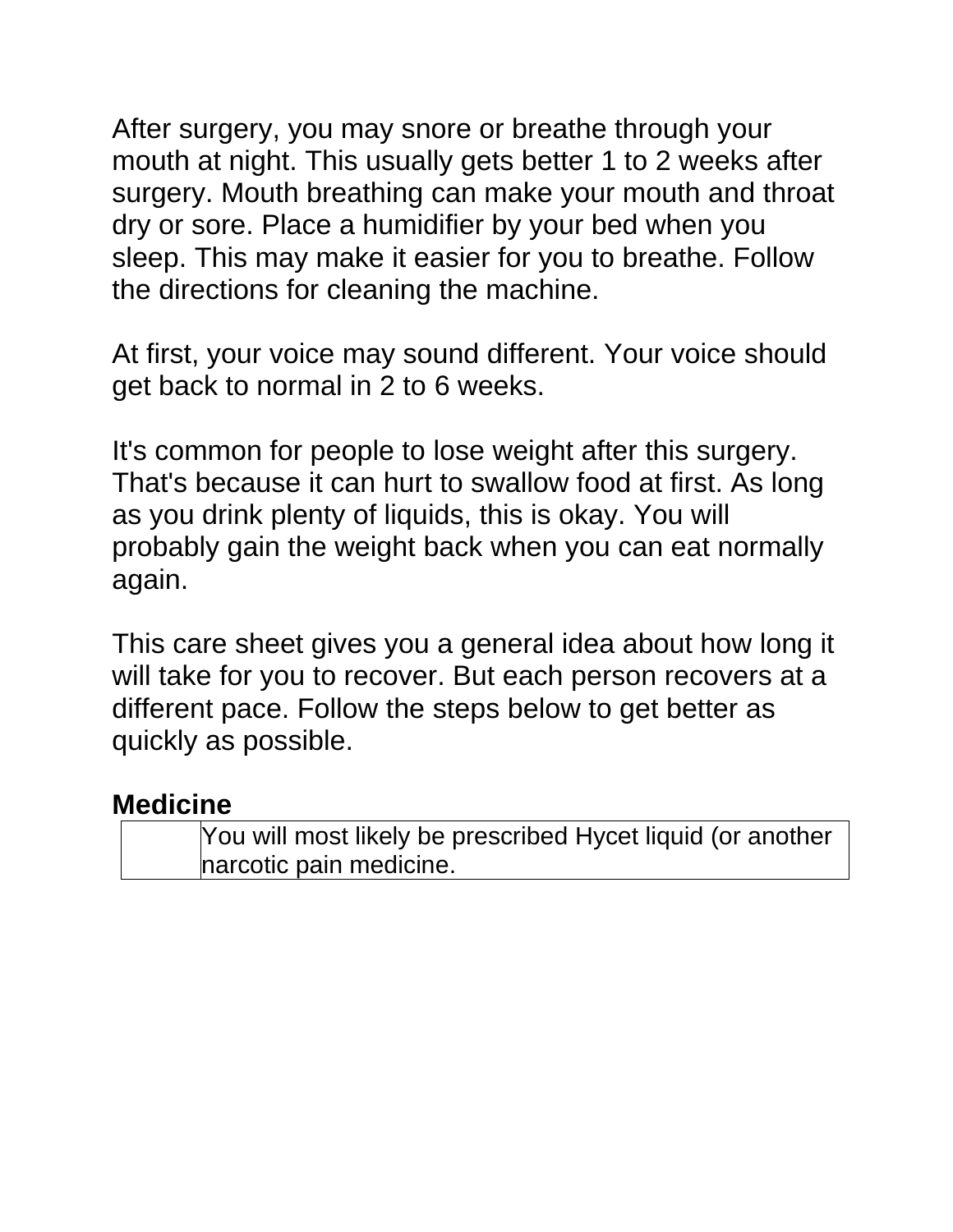| If you think your pain medicine is making you sick to your<br>stomach. you should have a nausea medicine (such as<br>Zofran) to take as prescribed.<br>You will most likely be prescribed a steroid<br>(dexamethasone) to take once, three days after surgery.<br>(Or according to how your doctor prescribes it.)<br>You may have a custom tetracaine (numbing) lollipop<br>prescribed. They are available at compounding<br>pharmacies. |
|-------------------------------------------------------------------------------------------------------------------------------------------------------------------------------------------------------------------------------------------------------------------------------------------------------------------------------------------------------------------------------------------------------------------------------------------|
| You may or may not be prescribed an antibiotic.                                                                                                                                                                                                                                                                                                                                                                                           |
| You should be able to restart any regular medication.<br>Avoid blood thinners and aspirin for 2 weeks.                                                                                                                                                                                                                                                                                                                                    |
| If you think your pain medicine is making you sick to your<br>stomach:<br>Take your pain medicine after meals.<br>Take your nausea medicine.                                                                                                                                                                                                                                                                                              |

## **Activity**

| Rest when you feel tired. Getting enough sleep will help      |
|---------------------------------------------------------------|
| you recover.                                                  |
| Try to walk each day. Start by walking a little more than     |
| you did the day before. Bit by bit, increase the amount you   |
| walk. Walking boosts blood flow and helps prevent             |
| pneumonia and constipation.                                   |
| Avoid strenuous activities, such as bicycle riding, jogging,  |
| weight lifting, or aerobic exercise for 2 weeks or until your |
| doctor says it is okay.                                       |
| For 2 weeks, avoid lifting anything that would make you       |
| strain. This may include a child, heavy grocery bags and      |
| milk containers, a heavy briefcase or backpack, cat litter or |
| dog food bags, or a vacuum cleaner.                           |
| Avoid dirt, dust, and heat for 2 weeks after surgery. These   |
| things can irritate your throat.                              |
|                                                               |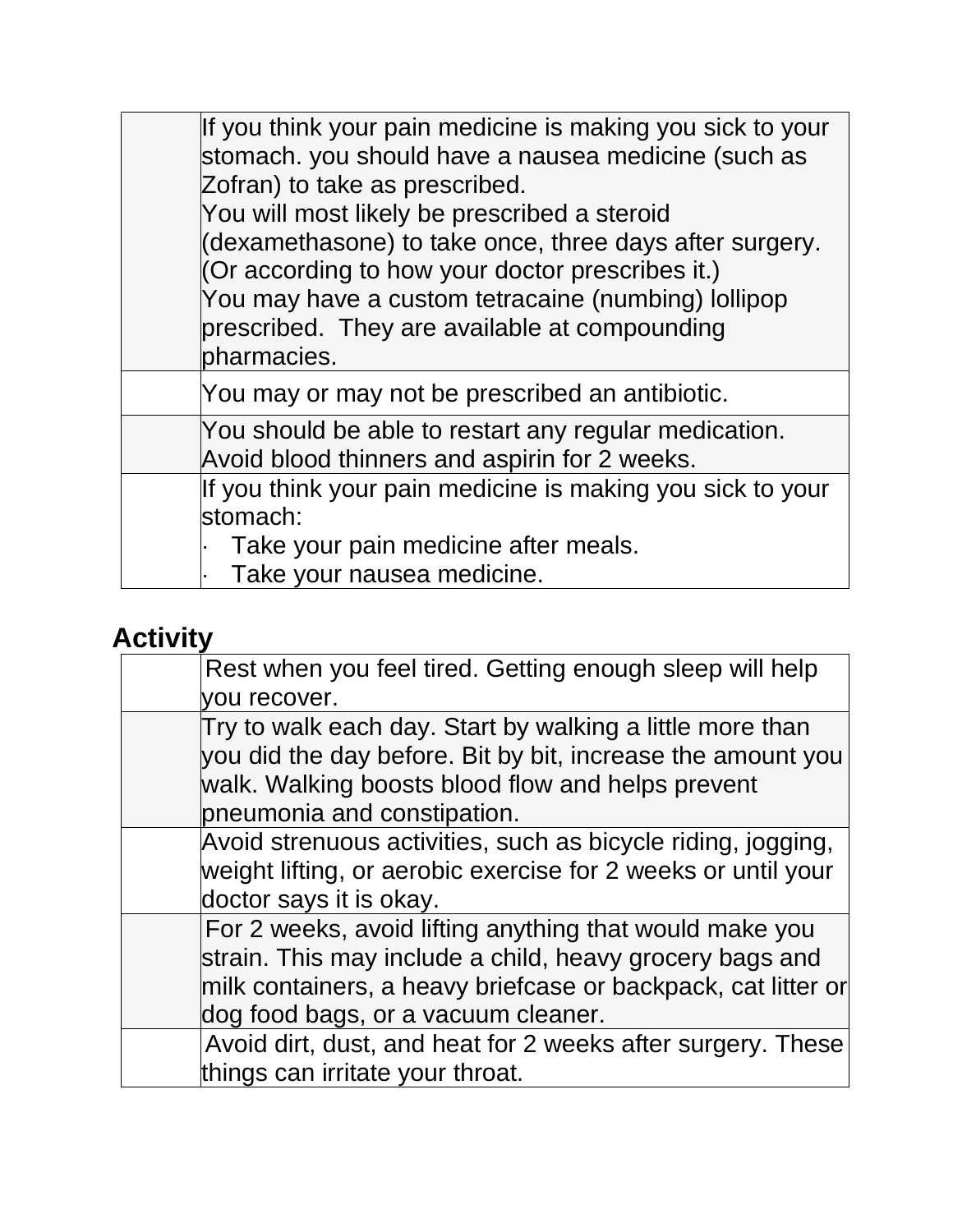| For about 1 week, try to avoid crowds or people who you                                                               |
|-----------------------------------------------------------------------------------------------------------------------|
| know have a cold or the flu. This can help prevent you                                                                |
| from getting an infection.                                                                                            |
| You may bathe as usual.                                                                                               |
| You will probably need to take 1 to 2 weeks off from work.<br>It depends on the type of work you do and how you feel. |

#### **Diet**

| Drink plenty of fluids to avoid becoming dehydrated.       |
|------------------------------------------------------------|
| If it is painful to swallow, start out with Popsicles, ice |
| cream, or cold or room-temperature drinks. You may find it |
| is more comfortable to avoid hot drinks, soda pop, orange  |
| or tomato juice, and other acidic foods that can sting the |
| throat.                                                    |
| For 2 weeks, avoid eating hard or scratchy foods like      |
| chips, pizza crust, or hard taco shells.                   |
| You may notice that your bowel movements are not           |
| regular right after surgery. This is common. Try to avoid  |
| constipation and straining with bowel movements. You       |
| may want to take a fiber supplement every day. If you      |
| have not had a bowel movement after a couple of days,      |
| you may take a mild laxative (like Miralax).               |

# **When should you call for help?**

**Call 911** anytime you think you may need emergency care. For example, call if:

| You pass out (lose consciousness). |
|------------------------------------|
| You have severe trouble breathing. |
| You have a lot of bleeding.        |

**Call your doctor** or seek medical care if: